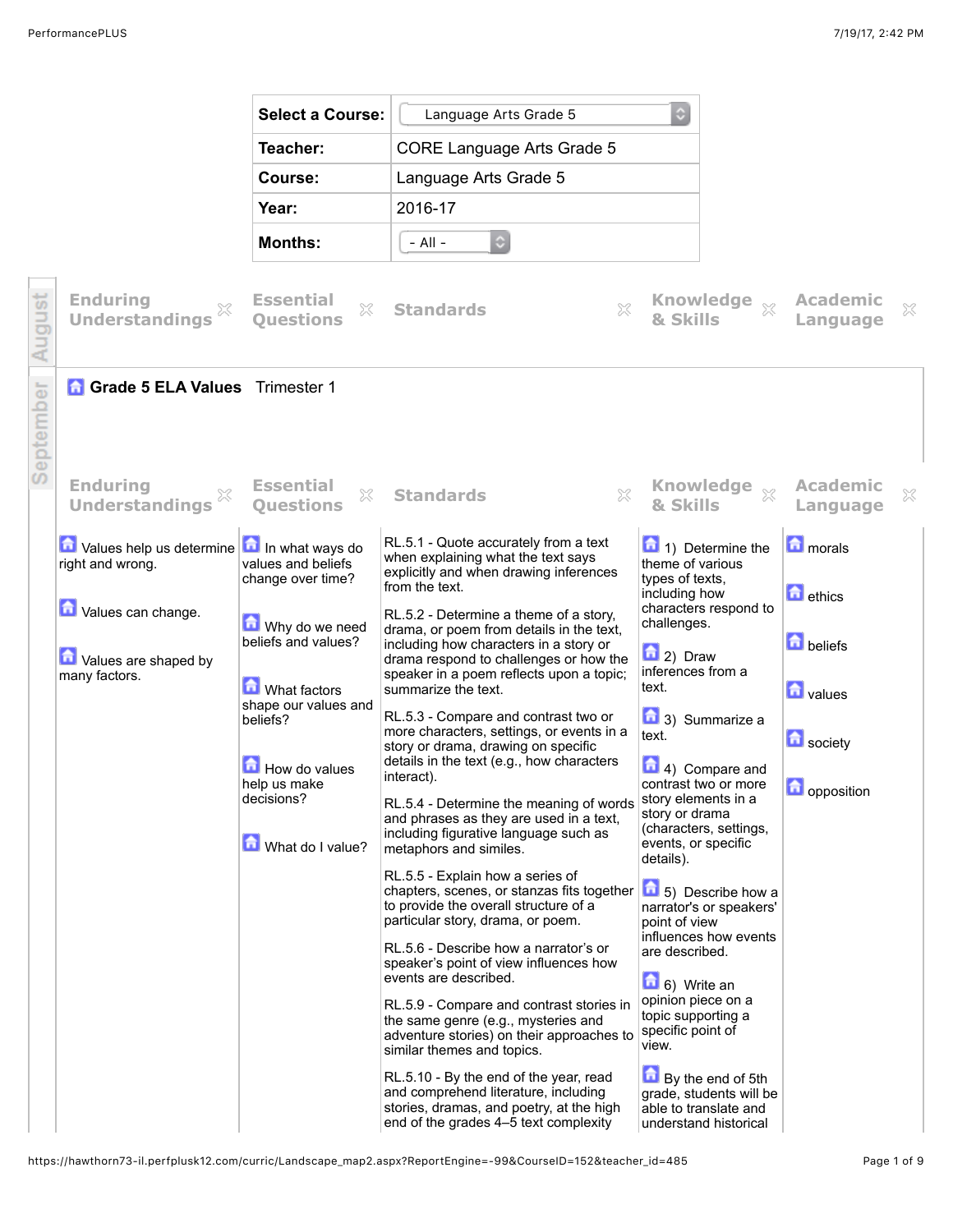|         |                                          |                                           | band independently and proficiently.<br>RI.5.2 - Determine two or more main<br>ideas of a text and explain how they are<br>supported by key details; summarize the<br>text.<br>RI.5.3 - Explain the relationships or<br>interactions between two or more<br>individuals, events, ideas, or concepts in<br>a historical, scientific, or technical text<br>based on specific information in the text.<br>RF.5.3 - Know and apply grade-level<br>phonics and word analysis skills in<br>decoding words.<br>RF.5.4 - Read with sufficient accuracy<br>and fluency to support comprehension.<br>W.5.1 - Write opinion pieces on topics or<br>texts, supporting a point of view with<br>reasons and information.<br>W.5.4 - Produce clear and coherent<br>writing in which the development and<br>organization are appropriate to task,<br>purpose, and audience. (Grade-specific<br>expectations for writing types are defined<br>in standards 1-3 above.)<br>W.5.5 - With guidance and support from | documents written in<br>cursive in various<br>fonts. |                             |   |
|---------|------------------------------------------|-------------------------------------------|-------------------------------------------------------------------------------------------------------------------------------------------------------------------------------------------------------------------------------------------------------------------------------------------------------------------------------------------------------------------------------------------------------------------------------------------------------------------------------------------------------------------------------------------------------------------------------------------------------------------------------------------------------------------------------------------------------------------------------------------------------------------------------------------------------------------------------------------------------------------------------------------------------------------------------------------------------------------------------------------------|------------------------------------------------------|-----------------------------|---|
|         |                                          |                                           | peers and adults, develop and<br>strengthen writing as needed by<br>planning, revising, editing, rewriting, or<br>trying a new approach. (Editing for<br>conventions should demonstrate<br>command of Language standards 1-3 up<br>to and including grade 5 on pages 28<br>and 29.)                                                                                                                                                                                                                                                                                                                                                                                                                                                                                                                                                                                                                                                                                                             |                                                      |                             |   |
|         |                                          |                                           | W.5.6 - With some guidance and support<br>from adults, use technology, including the<br>Internet, to produce and publish writing<br>as well as to interact and collaborate with<br>others; demonstrate sufficient command<br>of keyboarding skills to type a minimum<br>of two pages in a single sitting.<br>W.5.9 - Draw evidence from literary or                                                                                                                                                                                                                                                                                                                                                                                                                                                                                                                                                                                                                                             |                                                      |                             |   |
|         |                                          |                                           | informational texts to support analysis,<br>reflection, and research.                                                                                                                                                                                                                                                                                                                                                                                                                                                                                                                                                                                                                                                                                                                                                                                                                                                                                                                           |                                                      |                             |   |
|         |                                          |                                           | IL.SEL.3-5.1.C.2b - Demonstrate skills<br>related to achieving personal and<br>academic goals. ~ Monitor progress on<br>achieving a short-term personal goal.                                                                                                                                                                                                                                                                                                                                                                                                                                                                                                                                                                                                                                                                                                                                                                                                                                   |                                                      |                             |   |
|         |                                          |                                           | G3-5:1.7 - Proofread and edit writing<br>using appropriate resources (e.g.,<br>dictionary, spell-checker, grammar<br>resources).                                                                                                                                                                                                                                                                                                                                                                                                                                                                                                                                                                                                                                                                                                                                                                                                                                                                |                                                      |                             |   |
|         | <b>Grade 5 - ELA Values</b> Trimester 1  |                                           |                                                                                                                                                                                                                                                                                                                                                                                                                                                                                                                                                                                                                                                                                                                                                                                                                                                                                                                                                                                                 |                                                      |                             |   |
| October |                                          |                                           |                                                                                                                                                                                                                                                                                                                                                                                                                                                                                                                                                                                                                                                                                                                                                                                                                                                                                                                                                                                                 |                                                      |                             |   |
|         | <b>Enduring</b><br><b>Understandings</b> | <b>Essential</b><br>X<br><b>Questions</b> | X<br><b>Standards</b>                                                                                                                                                                                                                                                                                                                                                                                                                                                                                                                                                                                                                                                                                                                                                                                                                                                                                                                                                                           | Knowledge xx<br>& Skills                             | <b>Academic</b><br>Language | × |
|         |                                          |                                           |                                                                                                                                                                                                                                                                                                                                                                                                                                                                                                                                                                                                                                                                                                                                                                                                                                                                                                                                                                                                 |                                                      |                             |   |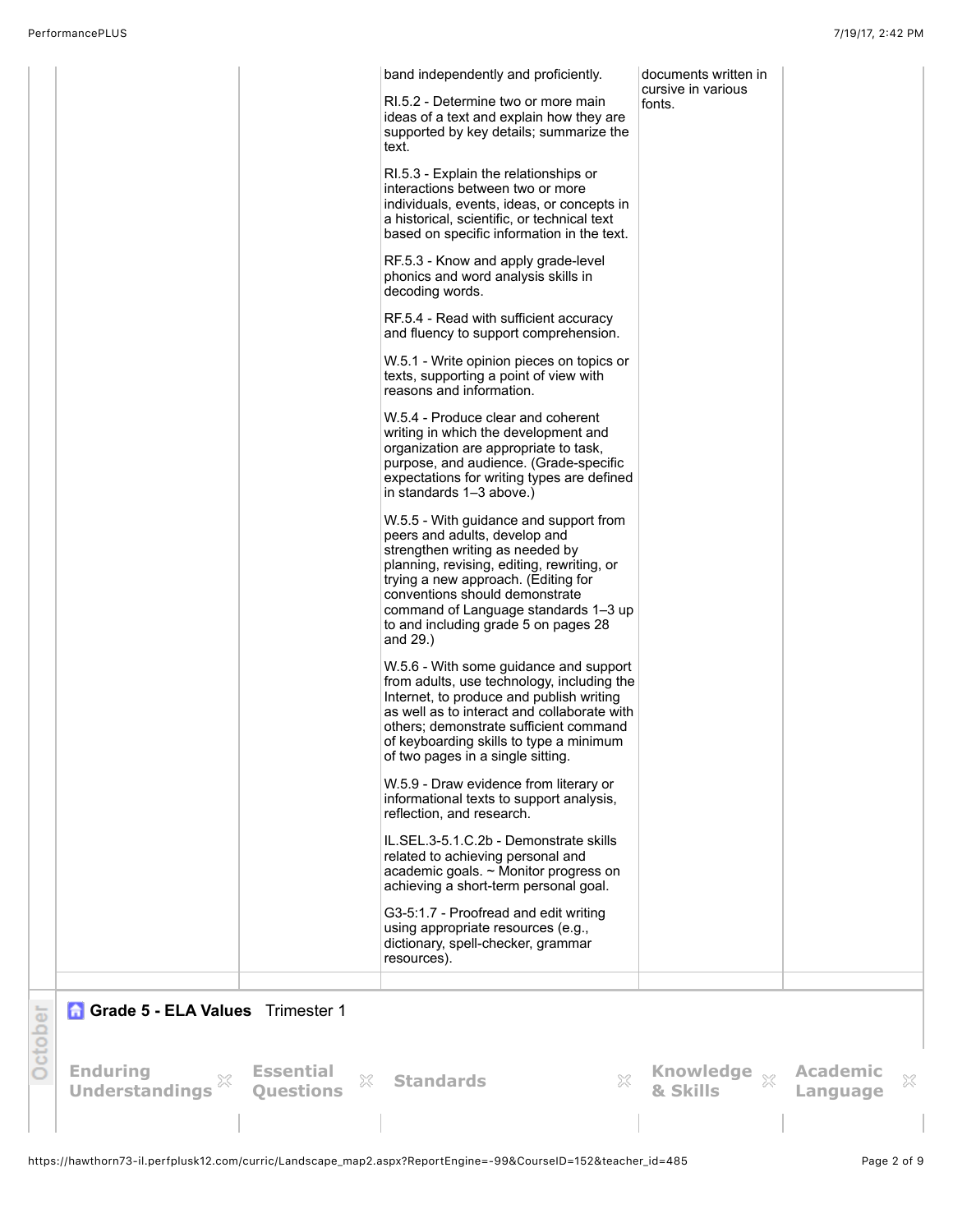| Societal values are<br>shaped by culture, historic<br>events, families, political<br>influence, class, gender, and<br>personal experiences<br>Societal values can<br>change. | How are societal<br>values formed?<br>When is it<br>appropriate to<br>challenge the beliefs<br>and values of society?<br>When should an<br>individual take a stand<br>in opposition to an<br>individual or a group? | RL.5.1 - Quote accurately from a text<br>when explaining what the text says<br>explicitly and when drawing inferences<br>from the text.<br>RL.5.2 - Determine a theme of a story,<br>drama, or poem from details in the text,<br>including how characters in a story or<br>drama respond to challenges or how the<br>speaker in a poem reflects upon a topic;<br>summarize the text.<br>RL.5.3 - Compare and contrast two or<br>more characters, settings, or events in a<br>story or drama, drawing on specific<br>details in the text (e.g., how characters<br>interact).<br>RL.5.5 - Explain how a series of<br>chapters, scenes, or stanzas fits together<br>to provide the overall structure of a<br>particular story, drama, or poem.<br>RL.5.6 - Describe how a narrator's or<br>speaker's point of view influences how<br>events are described.<br>IL.SEL.3-5.2.A.2b - Describe the<br>expressed feelings and perspectives of<br>others.<br>IL.SEL.3-5.1.A.2b - Describe and<br>demonstrate ways to express emotions<br>in a socially acceptable manner.<br>IL.SEL.3-5.3.A.2b - Demonstrate<br>knowledge of how social norms affect<br>decision making and behavior.<br>G3-5:3.6 - With teacher direction, use<br>appropriate technology tools (e.g.,<br>graphic organizer) to define problems<br>and propose hypotheses. | $\boxed{\blacksquare}$ 1). Quote<br>accurately from a text.<br>2). Determine the<br>meaning of words and<br>phrases, including<br>figurative language.<br>$3)$ .<br>Determine/describe<br>the plot structure of a<br>text.<br>4).Compare and<br>contrast stories in the<br>same genre on their<br>approaches to themes<br>or topics.<br>5). Determine 2 or<br>more main ideas of a<br>text and explain how<br>they are supported by<br>key details.<br>6). Use the steps of<br>the writing process to<br>refine and develop<br>written work.<br>7). Use technology to<br>produce and publish<br>writing, as well as<br>collaborate.<br>8). Draw evidence<br>from literary or<br>informational texts to<br>support analysis,<br>reflection, and<br>research.<br>$\Box$ By the end of 5th<br>grade, students will be<br>able to translate and<br>understand historical<br>documents written in<br>cursive in various<br>fonts. | <b>n</b> orals<br><b>d</b> ethics<br><b>beliefs</b><br><b>T</b> values<br><b>b</b> society<br>opposition |
|------------------------------------------------------------------------------------------------------------------------------------------------------------------------------|---------------------------------------------------------------------------------------------------------------------------------------------------------------------------------------------------------------------|-----------------------------------------------------------------------------------------------------------------------------------------------------------------------------------------------------------------------------------------------------------------------------------------------------------------------------------------------------------------------------------------------------------------------------------------------------------------------------------------------------------------------------------------------------------------------------------------------------------------------------------------------------------------------------------------------------------------------------------------------------------------------------------------------------------------------------------------------------------------------------------------------------------------------------------------------------------------------------------------------------------------------------------------------------------------------------------------------------------------------------------------------------------------------------------------------------------------------------------------------------------------------------------------------------------------------------------|------------------------------------------------------------------------------------------------------------------------------------------------------------------------------------------------------------------------------------------------------------------------------------------------------------------------------------------------------------------------------------------------------------------------------------------------------------------------------------------------------------------------------------------------------------------------------------------------------------------------------------------------------------------------------------------------------------------------------------------------------------------------------------------------------------------------------------------------------------------------------------------------------------------------------|----------------------------------------------------------------------------------------------------------|
| <b>Enduring</b><br><b>Understandings</b>                                                                                                                                     | <b>Essential</b><br>X<br><b>Questions</b>                                                                                                                                                                           | X<br><b>Standards</b>                                                                                                                                                                                                                                                                                                                                                                                                                                                                                                                                                                                                                                                                                                                                                                                                                                                                                                                                                                                                                                                                                                                                                                                                                                                                                                             | Knowledge $\frac{1}{20}$<br>& Skills                                                                                                                                                                                                                                                                                                                                                                                                                                                                                                                                                                                                                                                                                                                                                                                                                                                                                         | <b>Academic</b><br>×<br>Language                                                                         |
| <b>Grade 5 ELA Famous Heroes</b>                                                                                                                                             | Trimester 2                                                                                                                                                                                                         | First 6 weeks- Famous Heroes<br>In this unit, students will examine both traditional and nontraditional hero figures.<br>Students will be asked to compare and contrast these figures in order to look for<br>similarities and differences in these individuals. Additionally, students will analyze<br>a variety of texts to determine situations, cultures, perspectives, and challenges<br>that are unique or similar amongst those considered heroes. Ultimately, students                                                                                                                                                                                                                                                                                                                                                                                                                                                                                                                                                                                                                                                                                                                                                                                                                                                    |                                                                                                                                                                                                                                                                                                                                                                                                                                                                                                                                                                                                                                                                                                                                                                                                                                                                                                                              |                                                                                                          |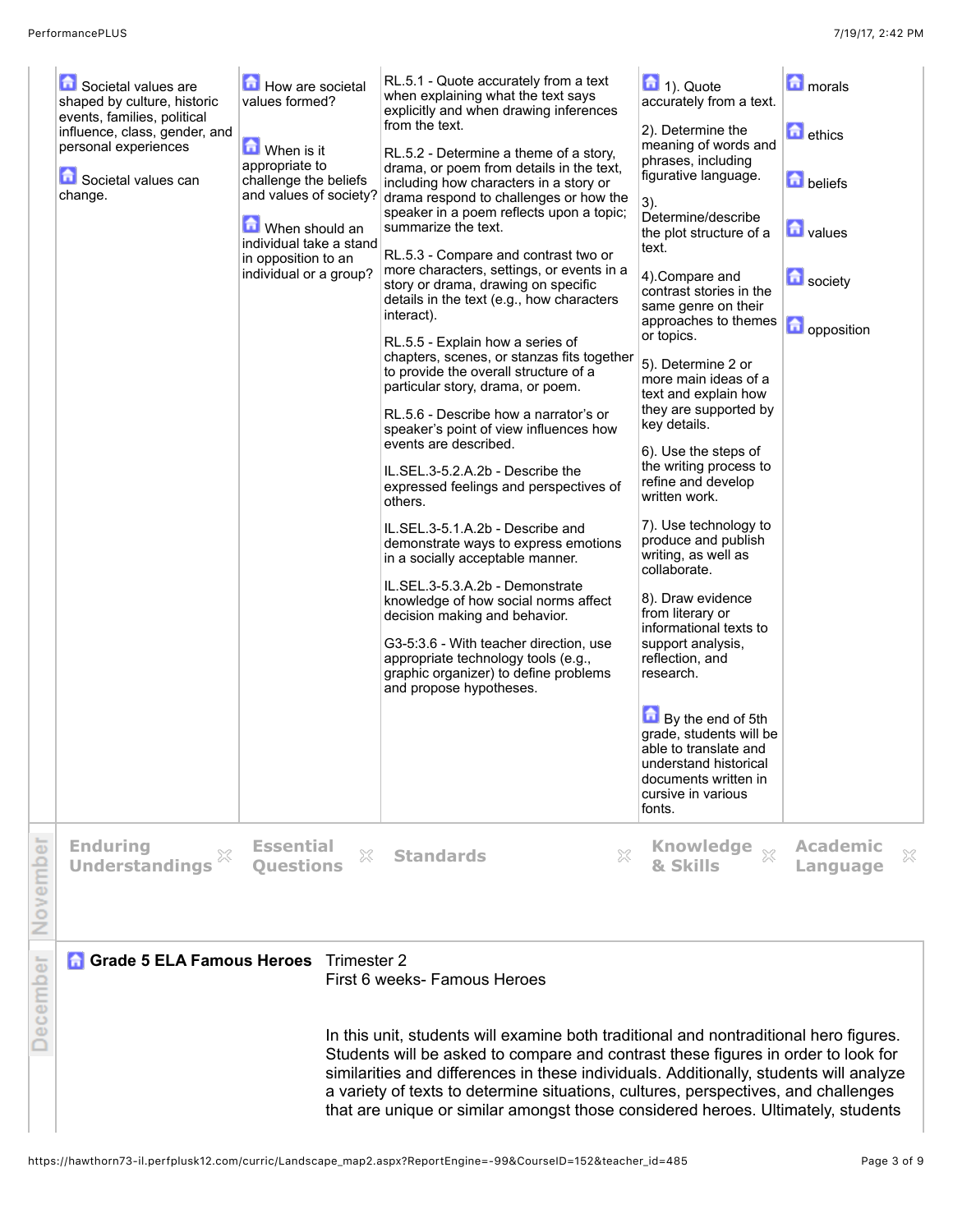## will identify someone they consider a hero and explain how that person has gained the status of hero in their mind. **Enduring Essential Academic Questions Standards Knowledge**  $\chi$  $\overline{\chi}$ **Understandings & Skills Language** RI.5.1 - Quote accurately from a **Both famous and** Do circumstances  $\boxed{\phantom{1}}$  1). Quote text when explaining what the text Procedural/Interdisciplinary make the hero or are everyday people can be accurately from a text says explicitly and when drawing considered heroes. heroes born? inferences from the text. **1** 2). Draw inferences **Content Specific** from a text RI.5.2 - Determine two or more What one person might **M** What happens if main ideas of a text and explain consider a hero, another a hero goes against **1** 3). Determine two how they are supported by key **Sacrifice** expectations society might consider a villain or details; summarize the text. or more main ideas of just an ordinary person. sets for them? a text and explain how RI.5.3 - Explain the relationships or they are supported by Some people are viewed interactions between two or more  $\Box$  Quote key details How does the individuals, events, ideas, or as heroes during their own concepts in a historical, scientific, lifetime while others are concept of heroism **1** 4). Summarize a or technical text based on specific admired after their death. **Inference** vs. villain shape our text. information in the text. world? There is no one set of  $\boxed{\bullet}$  5) Explain the RI.5.4 - Determine the meaning of characteristics that define a **Point of View** relationships or general academic and domainhero. interactions between specific words and phrases in a text relevant to a grade 5 topic or two or more individuals, events, or **Metaphor** subject area. concepts based on RL.5.1 - Quote accurately from a information in the text. text when explaining what the text **G** Simile says explicitly and when drawing 6). Analyze how inferences from the text. point of view affects accounts of the same **Analyze** RL.5.3 - Compare and contrast two events. or more characters, settings, or events in a story or drama, drawing **1** 7). Compare and on specific details in the text (e.g., **Integrate** contrast two or more how characters interact). story elements RL.5.4 - Determine the meaning of (characters, settings, **Compare** events, or specific words and phrases as they are used in a text, including figurative details) language such as metaphors and **Contrast** similes.  $\boxed{1}$  8). Write informative/explanatory W.5.2 - Write texts to examine a informative/explanatory texts to **Theme** topic. examine a topic and convey ideas and information clearly. **Polio** 9). Produce clear and cohoerent writing W.5.4 - Produce clear and coherent apparopriate to the writing in which the development task, purpose, and **In** Iron Lung and organization are appropriate to audience. task, purpose, and audience. (Grade-specific expectations for writing types are defined in **By the end of 5th D** Protagonist grade, students will be standards 1–3 above.) able to translate and W.5.6 - With some guidance and understand historical **Antagonist** support from adults, use documents written in technology, including the Internet, cursive in various **Bravery** to produce and publish writing as fonts. well as to interact and collaborate with others; demonstrate sufficient **D**etermination command of keyboarding skills to type a minimum of two pages in a single sitting. **Fortitude** W.5.7 - Conduct short research projects that use several sources to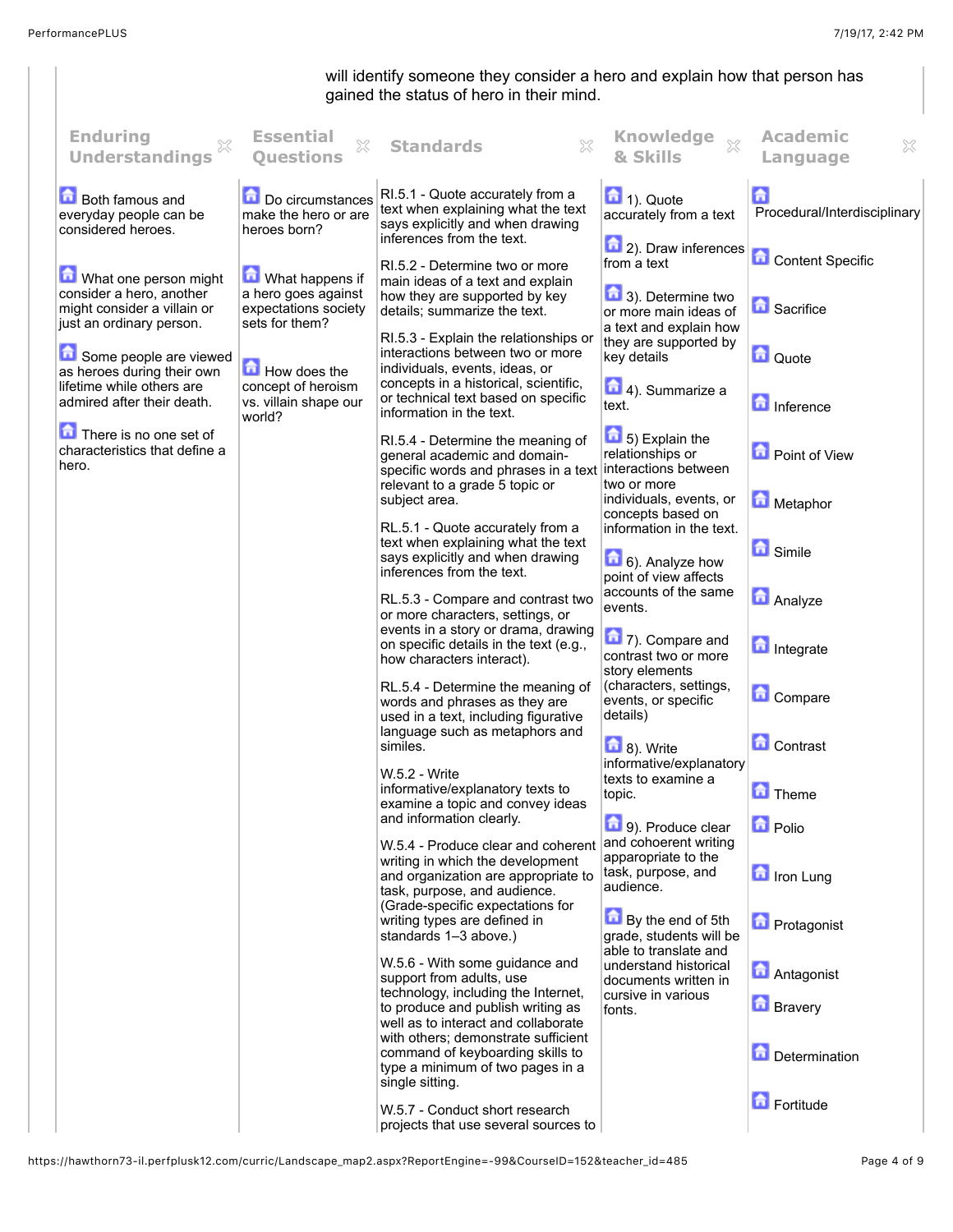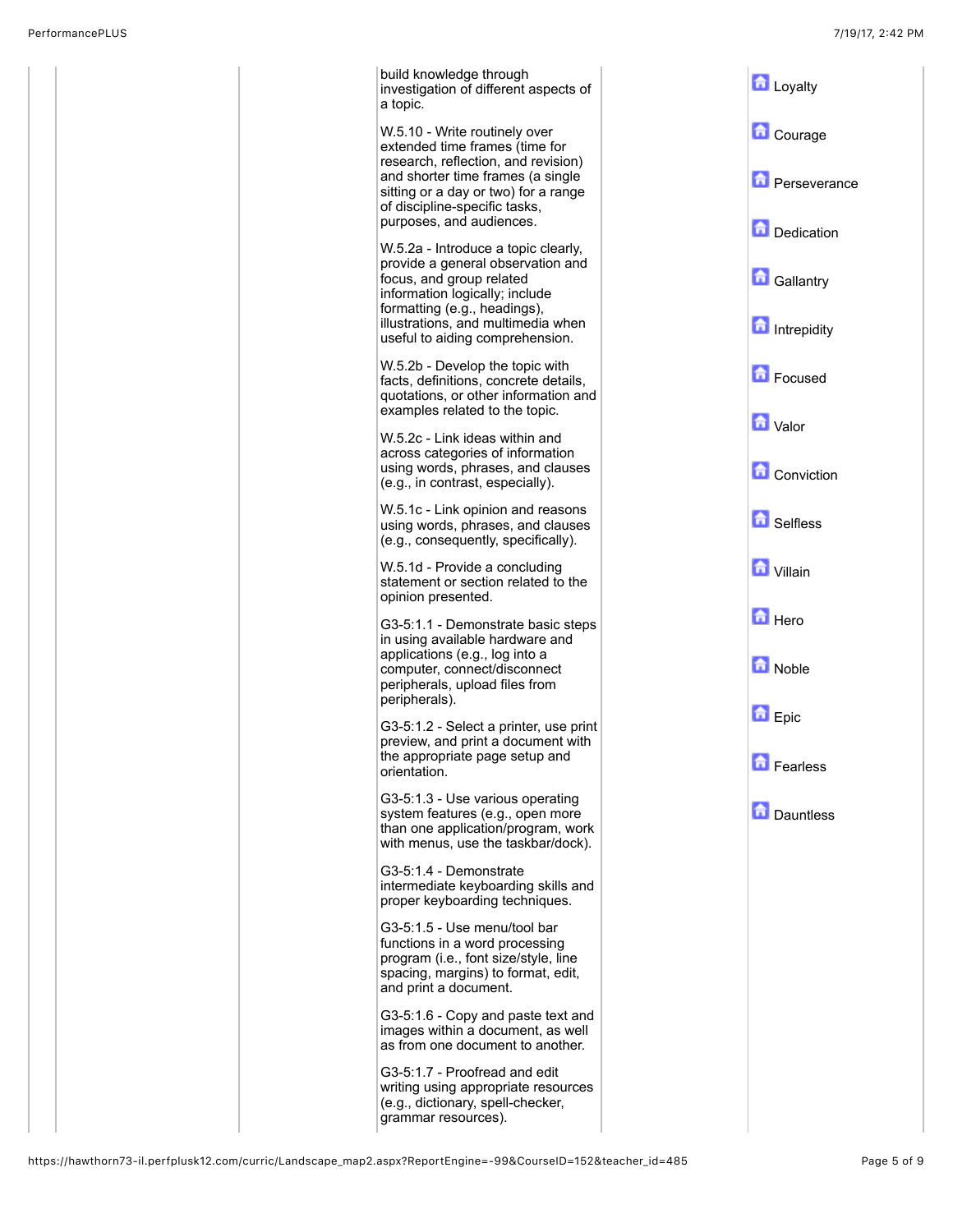|                |                                                                                                                                                                                                                                                            |                                                                                                                                                                                                                                                                                               | IL.SEL.3-5.2.A.2b - Describe the<br>expressed feelings and<br>perspectives of others.<br>G3-5:1.10 - Do simple searches of<br>existing databases (e.g., online<br>library catalog, electronic<br>encyclopedia).                                                                                                                                                                                                                                                                                                                                                                                                                                                                                                                                                                                                                                                                                                                                                                                                                                                                                                                                                                                                                                              |                                                                                                                                                                                                                                                                                                                                                                                                                                                                                                                                                                                                                                                                                                                                                                                                                                         |                                                    |
|----------------|------------------------------------------------------------------------------------------------------------------------------------------------------------------------------------------------------------------------------------------------------------|-----------------------------------------------------------------------------------------------------------------------------------------------------------------------------------------------------------------------------------------------------------------------------------------------|--------------------------------------------------------------------------------------------------------------------------------------------------------------------------------------------------------------------------------------------------------------------------------------------------------------------------------------------------------------------------------------------------------------------------------------------------------------------------------------------------------------------------------------------------------------------------------------------------------------------------------------------------------------------------------------------------------------------------------------------------------------------------------------------------------------------------------------------------------------------------------------------------------------------------------------------------------------------------------------------------------------------------------------------------------------------------------------------------------------------------------------------------------------------------------------------------------------------------------------------------------------|-----------------------------------------------------------------------------------------------------------------------------------------------------------------------------------------------------------------------------------------------------------------------------------------------------------------------------------------------------------------------------------------------------------------------------------------------------------------------------------------------------------------------------------------------------------------------------------------------------------------------------------------------------------------------------------------------------------------------------------------------------------------------------------------------------------------------------------------|----------------------------------------------------|
| anua           | <b>Enduring</b><br><b>Understandings</b>                                                                                                                                                                                                                   | <b>Essential</b><br>X<br><b>Ouestions</b>                                                                                                                                                                                                                                                     | <b>Standards</b>                                                                                                                                                                                                                                                                                                                                                                                                                                                                                                                                                                                                                                                                                                                                                                                                                                                                                                                                                                                                                                                                                                                                                                                                                                             | Knowledge xx<br>X<br>& Skills                                                                                                                                                                                                                                                                                                                                                                                                                                                                                                                                                                                                                                                                                                                                                                                                           | <b>Academic</b><br>X<br>Language                   |
| $\frac{1}{10}$ | <b>ELA Everyday Heroes</b> Trimester 2:                                                                                                                                                                                                                    |                                                                                                                                                                                                                                                                                               | 6 week unit that continues with the concept of famous heroes now building off of that and<br>focusing on a more community level or everyday heroes.                                                                                                                                                                                                                                                                                                                                                                                                                                                                                                                                                                                                                                                                                                                                                                                                                                                                                                                                                                                                                                                                                                          |                                                                                                                                                                                                                                                                                                                                                                                                                                                                                                                                                                                                                                                                                                                                                                                                                                         |                                                    |
|                | <b>Enduring</b><br><b>Understandings</b>                                                                                                                                                                                                                   | <b>Essential</b><br>X<br><b>Questions</b>                                                                                                                                                                                                                                                     | $\boldsymbol{\mathsf{X}}$<br><b>Standards</b>                                                                                                                                                                                                                                                                                                                                                                                                                                                                                                                                                                                                                                                                                                                                                                                                                                                                                                                                                                                                                                                                                                                                                                                                                | <b>Knowledge</b><br>$\chi$<br>& Skills                                                                                                                                                                                                                                                                                                                                                                                                                                                                                                                                                                                                                                                                                                                                                                                                  | <b>Academic</b><br>X<br>Language                   |
|                | <b>Both famous and</b><br>everyday people can be<br>considered heroes.<br>What one person might<br>consider a hero, another<br>might consider a villain or<br>just an ordinary person.<br>There is no one set of<br>characteristics that define a<br>hero. | What differences<br>exist among cultures<br>with regrad to their<br>concept of heroes?<br><b>How do</b><br>individuals transition<br>from ordinary to<br>extraordinary to<br>becomes a hero?<br>How does an<br>individual's<br>perspective of a hero<br>reflect their own<br>personal vaules? | RI.5.6 - Analyze multiple accounts<br>of the same event or topic, noting<br>important similarities and<br>differences in the point of view they<br>represent.<br>RI.5.9 - Integrate information from<br>several texts on the same topic in<br>order to write or speak about the<br>subject knowledgeably.<br>RI.5.10 - By the end of the year,<br>read and comprehend informational<br>texts, including history/social<br>studies, science, and technical<br>texts, at the high end of the grades<br>4-5 text complexity band<br>independently and proficiently.<br>RL.5.6 - Describe how a narrator's<br>or speaker's point of view<br>influences how events are<br>described.<br>RL.5.10 - By the end of the year,<br>read and comprehend literature,<br>including stories, dramas, and<br>poetry, at the high end of the<br>grades 4-5 text complexity band<br>independently and proficiently.<br>W.5.2d - Use precise language and<br>domain-specific vocabulary to<br>inform about or explain the topic.<br>W.5.2e - Provide a concluding<br>statement or section related to the<br>information or explanation<br>presented.<br>W.5.1d - Provide a concluding<br>statement or section related to the<br>opinion presented.<br>W.5.3c - Use a variety of | $\boxed{\blacksquare}$ 1). Quote<br>accurately from a text<br>$\left  \bullet \right $ 2). Draw inferences<br>from a text<br>$\blacksquare$ 3). Determine two<br>or more main ideas of<br>a text and explain how<br>they are supported by<br>key details<br>4). Summarize a<br>text.<br>$\boxed{\bullet}$ 5) Explain the<br>relationships or<br>Interactions between<br>two or more<br>individuals, events, or<br>concepts based on<br>information in the text.<br>6). Analyze how<br>point of view affects<br>accounts of the same<br>events.<br>$\left  \frac{1}{\sqrt{2}} \right $ 7). Compare and<br>contrast two or more<br>story elements<br>(characters, settings,<br>events, or specific<br>details)<br>$\left  \frac{1}{10} \right $ 8). Write<br>informative/explanatory<br>texts to examine a<br>topic.<br>9). Produce clear | Procedural/Interdisciplinary<br><b>n</b> Sacrifice |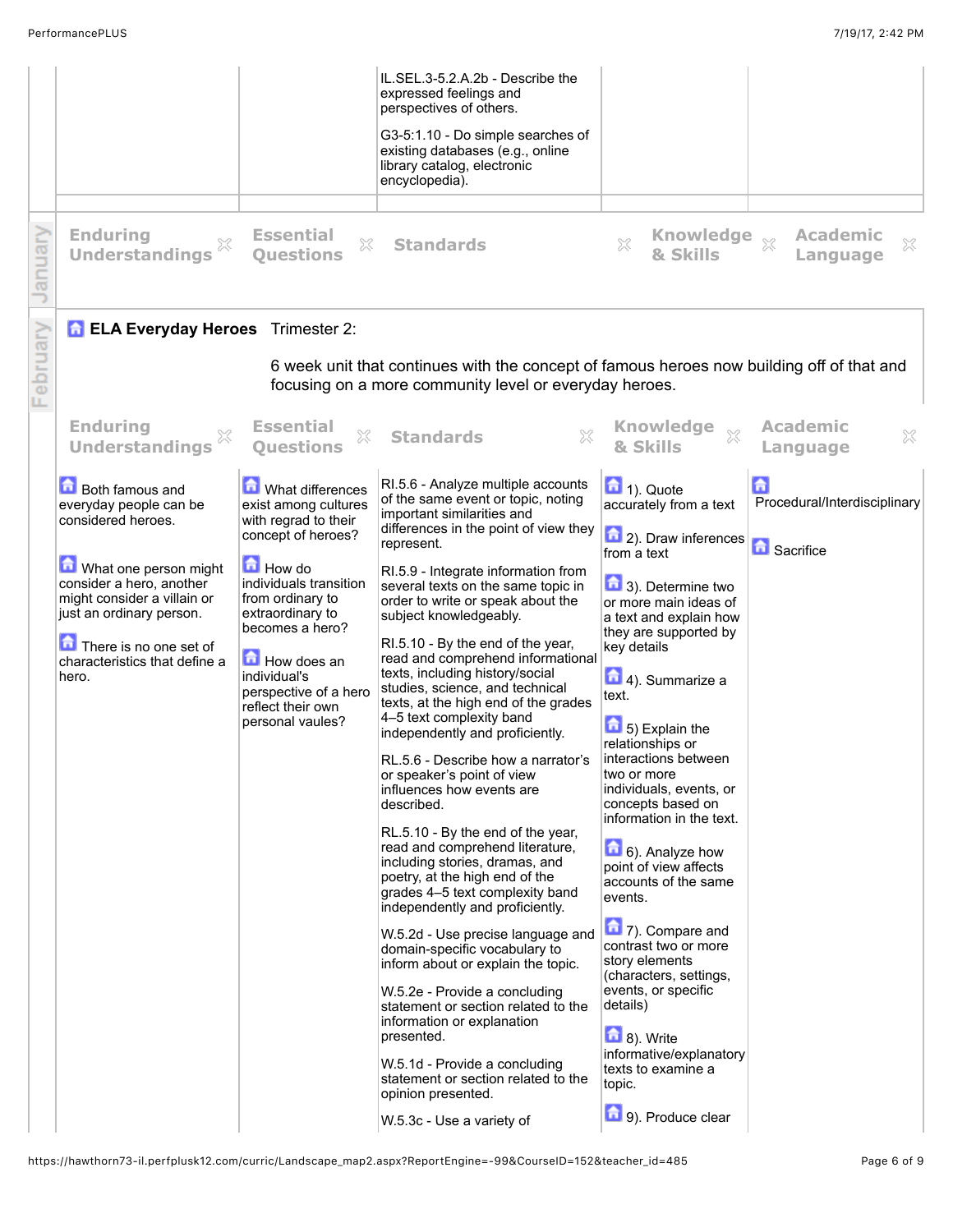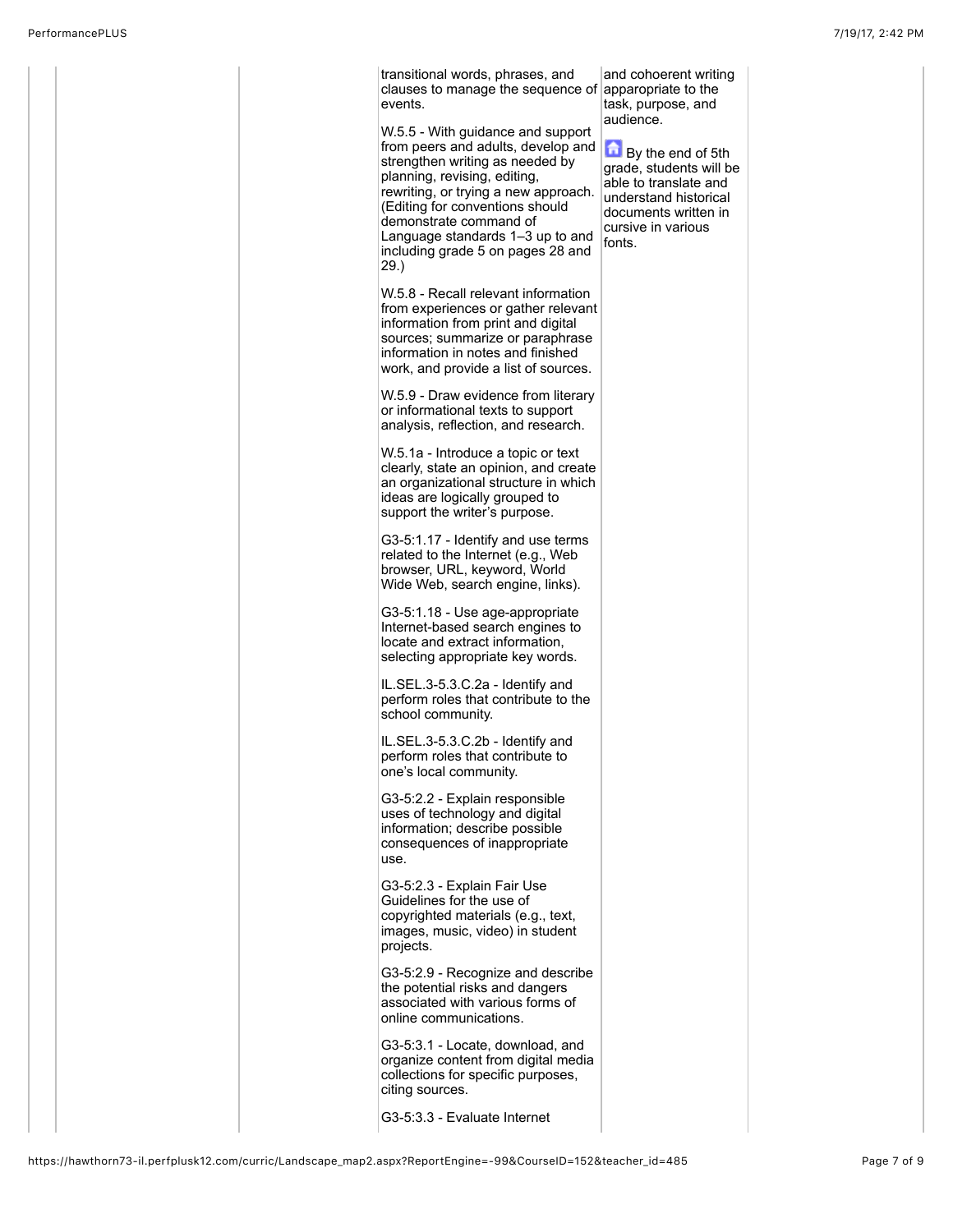|       |                                                           |                                                                        | resources in terms of their<br>usefulness for research.                                                                                                                                                                                          |                                                                                                                                   |                                        |
|-------|-----------------------------------------------------------|------------------------------------------------------------------------|--------------------------------------------------------------------------------------------------------------------------------------------------------------------------------------------------------------------------------------------------|-----------------------------------------------------------------------------------------------------------------------------------|----------------------------------------|
|       |                                                           |                                                                        | G3-5:3.8 - Create projects that use<br>text and various forms of graphics,<br>audio, and video (with proper<br>citations) to communicate ideas.                                                                                                  |                                                                                                                                   |                                        |
| March | <b>n</b> ELA 5th - Types Of Journeys                      | Trimester 3                                                            | 6 weeks: Types of Journeys                                                                                                                                                                                                                       |                                                                                                                                   |                                        |
|       | <b>Enduring</b><br><b>Understandings</b>                  | <b>Essential</b><br>$\mathbb{X}$<br><b>Ouestions</b>                   | <b>Standards</b><br>X                                                                                                                                                                                                                            | Knowledge xx<br>& Skills                                                                                                          | <b>Academic</b><br>X<br>Language       |
|       | Journeys are affected by<br>internal and external forces. | How do you find<br>your place in the<br>world?                         | RI.5.5 - Compare and contrast the overall $\left  \bullet \right $ Students will<br>structure (e.g., chronology, comparison,<br>cause/effect, problem/solution) of events<br>ideas, concepts, or information in two or<br>more texts.            | compare events in<br>historical fiction to<br>similar real world<br>events.                                                       | <b>D</b> journey<br><b>D</b> personal  |
|       |                                                           | How do our<br>strengths and<br>weaknesses<br>determine our<br>journey? | RI.5.6 - Analyze multiple accounts of the<br>same event or topic, noting important<br>similarities and differences in the point of<br>view they represent.                                                                                       | <b>n</b> Indentify when<br>literary works are<br>being told from 1st<br>person, 2nd person,                                       | <b>n</b> internal<br><b>D</b> external |
|       |                                                           | How do personal<br>journeys allow<br>individuals to develop            | RI.5.9 - Integrate information from<br>several texts on the same topic in order<br>to write or speak about the subject<br>knowledgeably.                                                                                                         | or 3rd person point of<br>view.<br>Read and<br>comprehend literature                                                              | <b>Analyze</b>                         |
|       |                                                           | their character?<br>What role do<br>obstacles play in                  | RI.5.10 - By the end of the year, read and<br>comprehend informational texts,<br>including history/social studies, science,<br>and technical texts, at the high end of the<br>grades 4-5 text complexity band<br>independently and proficiently. | written in different time<br>periods and<br>understand how the<br>time period effects the<br>plot.                                | <b>n</b> forces<br>Inference           |
|       |                                                           | taking a journey?                                                      | RL.5.1 - Quote accurately from a text<br>when explaining what the text says<br>explicitly and when drawing inferences<br>from the text.                                                                                                          | Find evidence<br>from a text and draw<br>inferences.                                                                              | Integrate                              |
|       |                                                           |                                                                        | RL.5.2 - Determine a theme of a story,<br>drama, or poem from details in the text.<br>including how characters in a story or<br>drama respond to challenges or how the<br>speaker in a poem reflects upon a topic;<br>summarize the text.        | <b>Identify theme</b><br>$\Box$ Create narratives<br>with clear event<br>sequence and<br>descriptive details.                     | point of view                          |
|       |                                                           |                                                                        | RL.5.6 - Describe how a narrator's or<br>speaker's point of view influences how<br>events are described.                                                                                                                                         | <b>Control</b> Students will<br>integrate integrate<br>information from<br>several texts as it                                    |                                        |
|       |                                                           |                                                                        | W.5.3 - Write narratives to develop real<br>or imagined experiences or events using<br>effective technique, descriptive details,<br>and clear event sequences.                                                                                   | applies to types<br>journeys.<br>By the end of 5th                                                                                |                                        |
|       |                                                           |                                                                        | W.5.4 - Produce clear and coherent<br>writing in which the development and<br>organization are appropriate to task,<br>purpose, and audience. (Grade-specific<br>expectations for writing types are defined<br>in standards 1-3 above.)          | grade, students will be<br>able to translate and<br>understand historical<br>documents written in<br>cursive in various<br>fonts. |                                        |
|       |                                                           |                                                                        | IL.SEL.3-5.1.B.2a - Describe personal<br>skills and interests that one wants to<br>develop.                                                                                                                                                      |                                                                                                                                   |                                        |